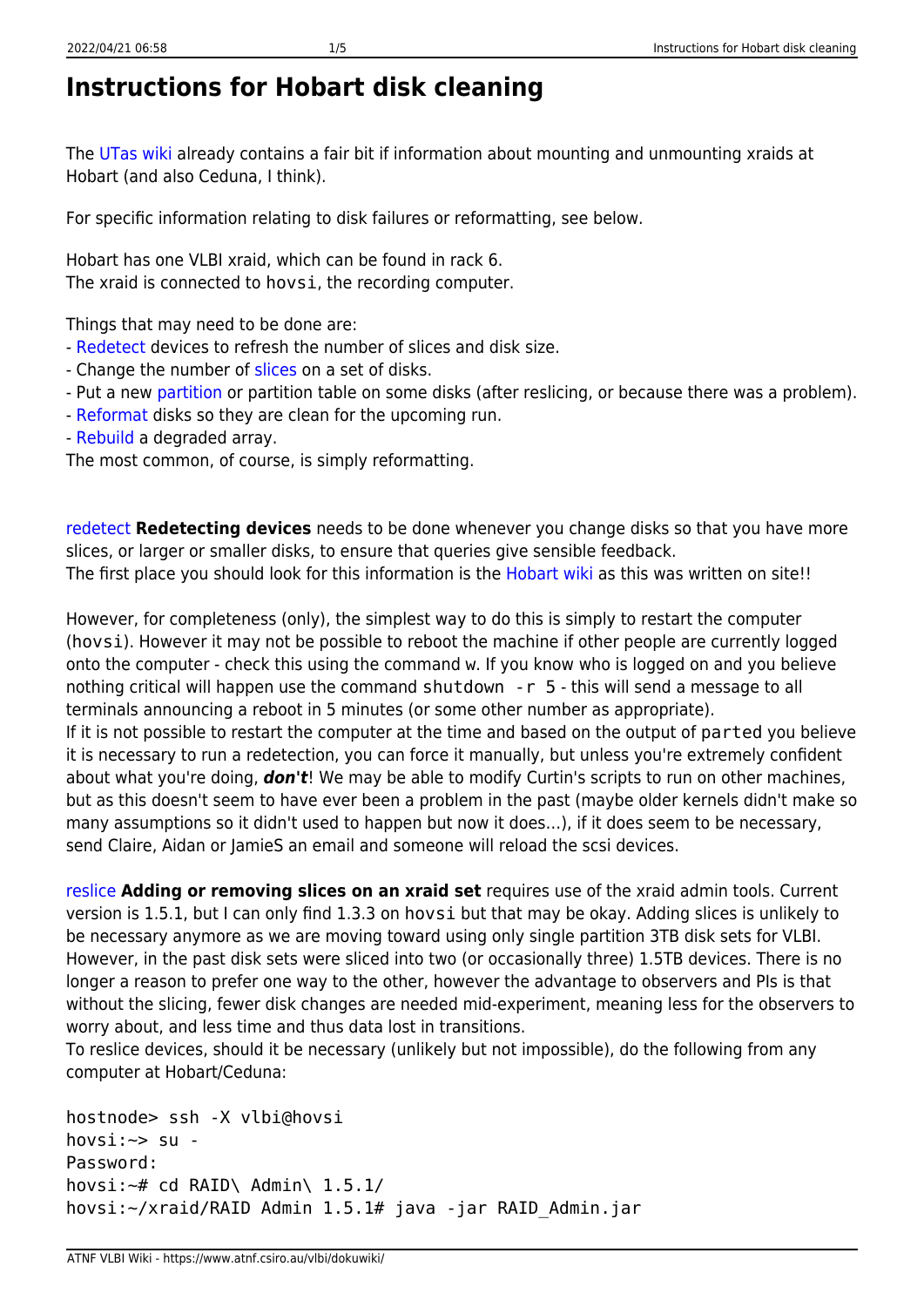For screenshots of what to do with the RAID tools (albeit the newer version), see the [Curtin wiki page](http://cira.ivec.org/dokuwiki/doku.php/correlator/createnew) on this.

Once the admin GUI has opened, you can select the xraid you're interested in, and look at the "Arrays and Drives" tab, where you can see the size of each set and how many slices it has.

If you need to change the slice settings, select the "Advanced" button from the tool bar. You'll need to enter a password - ask Brett, Chris or Claire.

You can then select the set of drives you want to slice/unslice, confirm that you know what you're doing, and go ahead. Slicing doesn't take long. However once you have resliced, you'll then need to [repartition](https://www.atnf.csiro.au/vlbi/dokuwiki/doku.php/lbaops/lbaobservingnotes#repartition) the disks before formatting for use.

[repartition](https://www.atnf.csiro.au/vlbi/dokuwiki/doku.php/lbaops/lbaobservingnotes#repartition) **A disk may need to have a partition applied** if the disk set has been resliced, or the partition table is broken for some other reason. As we use disks which are >2TB, fdisk does not work, and instead we need to use parted.

Chris has written scripts for partitioning and formatting:

hostname> ssh vlbi@hovsi hovsi:~> su - Password:

%color=#006600% Root password for vsi machines  $<$ code>hovsi:~# df -h </code> %color=#006600% Check if the disks are currently **mounted - MUST unmount to partition**

| Filesystem |      |      |                 |         | Size Used Avail Use% Mounted on |
|------------|------|------|-----------------|---------|---------------------------------|
| /dev/sda1  |      |      | 9.2G 7.8G 1007M | $89%$ / |                                 |
| tmpfs      | 764M | 0    | 764M            |         | 0% /lib/init/rw                 |
| udev       | 10M  |      | 112K 9.9M       |         | $2\%$ /dev                      |
| tmpfs      | 764M | 0    | 764M            |         | 0% /dev/shm                     |
| /dev/md1   | 723G | 112G | 612G            |         | 16% /data/internal              |
| /dev/sdc1  | 2.7T | 202M | 2.7T            |         | 1% /exports/xraid/r 1           |
| /dev/sdd1  | 2.7T | 202M | 2.7T            |         | 1% /exports/xraid/l 1           |

%color=#006600% Make note of device names - /dev/sdc1 is /exports/xraid/r\_1 **%color=#006600% Make sure you're going to change the disk set you want to**

hovsi:~# umount /exports/xraid/r\_1 hovsi:~# e2label /dev/sdc1 ATNF V017A

%color=#006600% Finally, run the partitioning script on device sdc

**<code>hovsi:~# partitiondisk.pl /dev/sdc </code> We now have a freshly partitioned disk. Can check that did what you want by running parted and simply type the command print all - this shows all disks attached to the host. If that didn't work for some reason, try formatting manually using Parted. <code» parted /dev/sdc (parted) help</code> %color=#006600%View the available commands.**

**We'll make a GPT disk, with a primary partition that fills the whole disk.**

(parted) mklabel gpt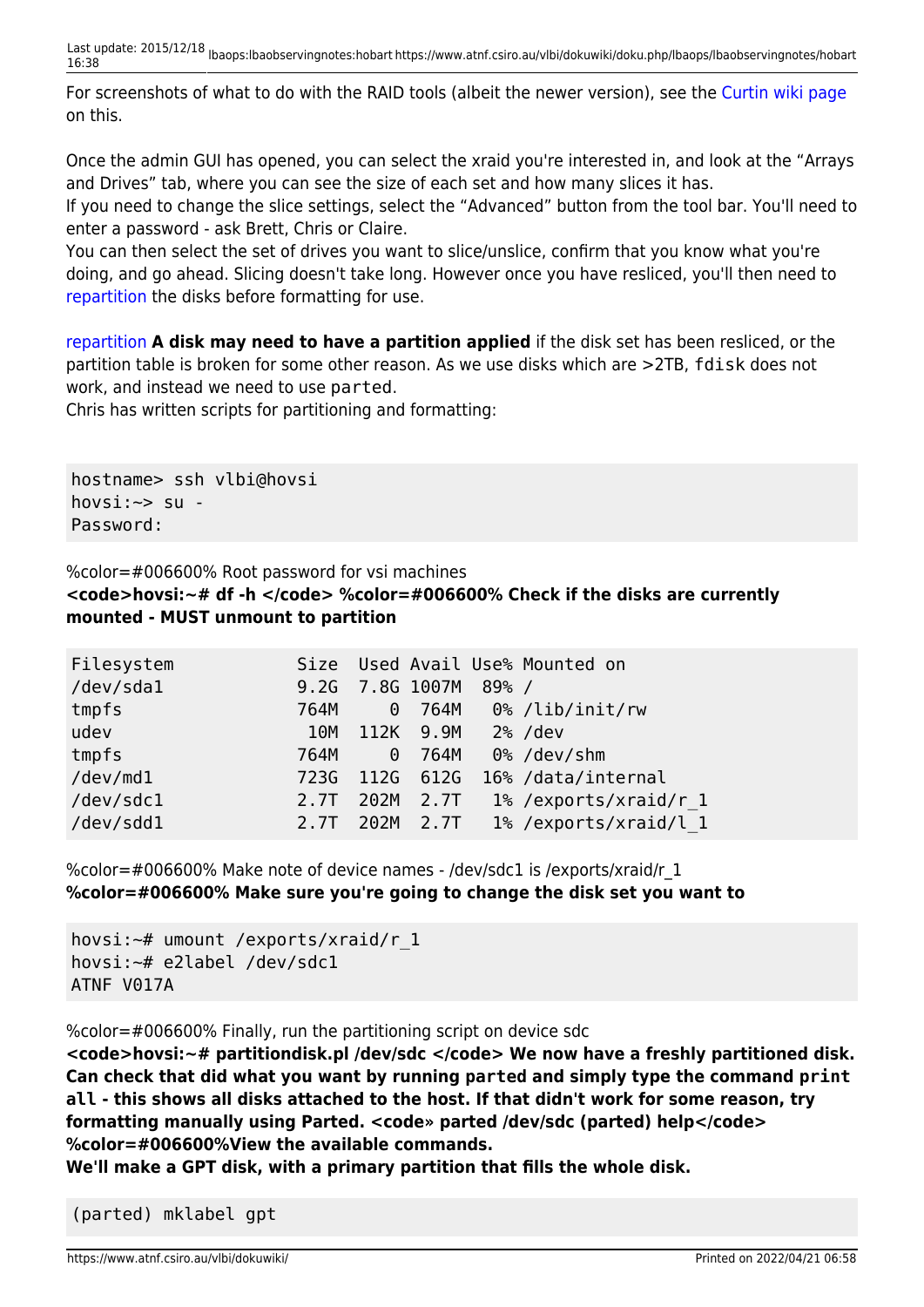(parted) mkpart primary 0 -0 (parted) quit

As with any other hard disk, after partitioning the disk needs to be formatted.

[reformat](https://www.atnf.csiro.au/vlbi/dokuwiki/doku.php/lbaops/lbaobservingnotes#reformat) **Reformatting a disk set** is the most commonly required task, and hopefully the only one you'll ever need to do! :)

Chris has written a script which will do this, it lives on hovsi.

Substitute appropriate machine numbers and device names below - check with Brett (or someone else in VLBI) if you don't have the vlbi or root passwords.

hostname> ssh vlbi@hovsi hovsi:~> su - Password:

%color=#006600%Root password for vsi machines.

Check if the disks are currently mounted - must unmount to format.

**<code>hovsi:~# df -h Filesystem Size Used Avail Use% Mounted on /dev/sda1 9.2G 7.8G 1007M 89% / tmpfs 764M 0 764M 0% /lib/init/rw udev 10M 112K 9.9M 2% /dev tmpfs 764M 0 764M 0% /dev/shm /dev/md1 723G 112G 612G 16% /data/internal /dev/sdc1 2.7T 202M 2.7T 1% /exports/xraid/r\_1 /dev/sdd1 2.7T 202M 2.7T 1% /exports/xraid/l\_1</code> %color=#006600%Make note of device names - /dev/sdc1 is /exports/xraid/r\_1.**

hovsi:~# umount /exports/xraid/r\_1

%color=#006600%Check that the disk sets already contain labels (which ideally should be correct, you can check that they are during formatting and change afterward with e2label if necessary. **<code>hovsi:~# e2label /dev/sdc1 ATNF V017A </code> %color=#006600%Run the formatting script for VLBI disks**

hovsi:~# formatdisk.pl /dev/sdc1 hovsi:/~# mount /dev/sdc1 /exports/xraid/r\_1

%color=#006600%Mount the disk so that you can access it again

## **If the script doesn't work for some reason, the manual command is this:**

**mke2fs -T largefile4 -j -m 0 -L "ATNF V017A" /dev/sdc1 followed by mounting the disks and running chown vlbi:vlbi /dev/sdc1 - This means we use ext2 format, but the -j means Journalling, so it's actually ext3 format. This isn't the most efficient format, but the journalling is good if accidents happen with disk removal! m 0 means don't reserve space for root, and -L allows us to specify the disk volume label, and we want the disks to be owned by the group VLBI.**

**Repeat for as many disk sets as necessary - can do 2 at a time with a full chassis. When done, run df -h again to check that your devices are mounted, are ~2.7TB and have ~202MB / 1% used, the rest available.**

**[rebuild](https://www.atnf.csiro.au/vlbi/dokuwiki/doku.php/lbaops/lbaobservingnotes#rebuild)** Rebuilding a degraded array **needs to occur whenever a disk loaded in an array comes up with a red light, and removing and reinserting it does not fix the problem. Sometimes**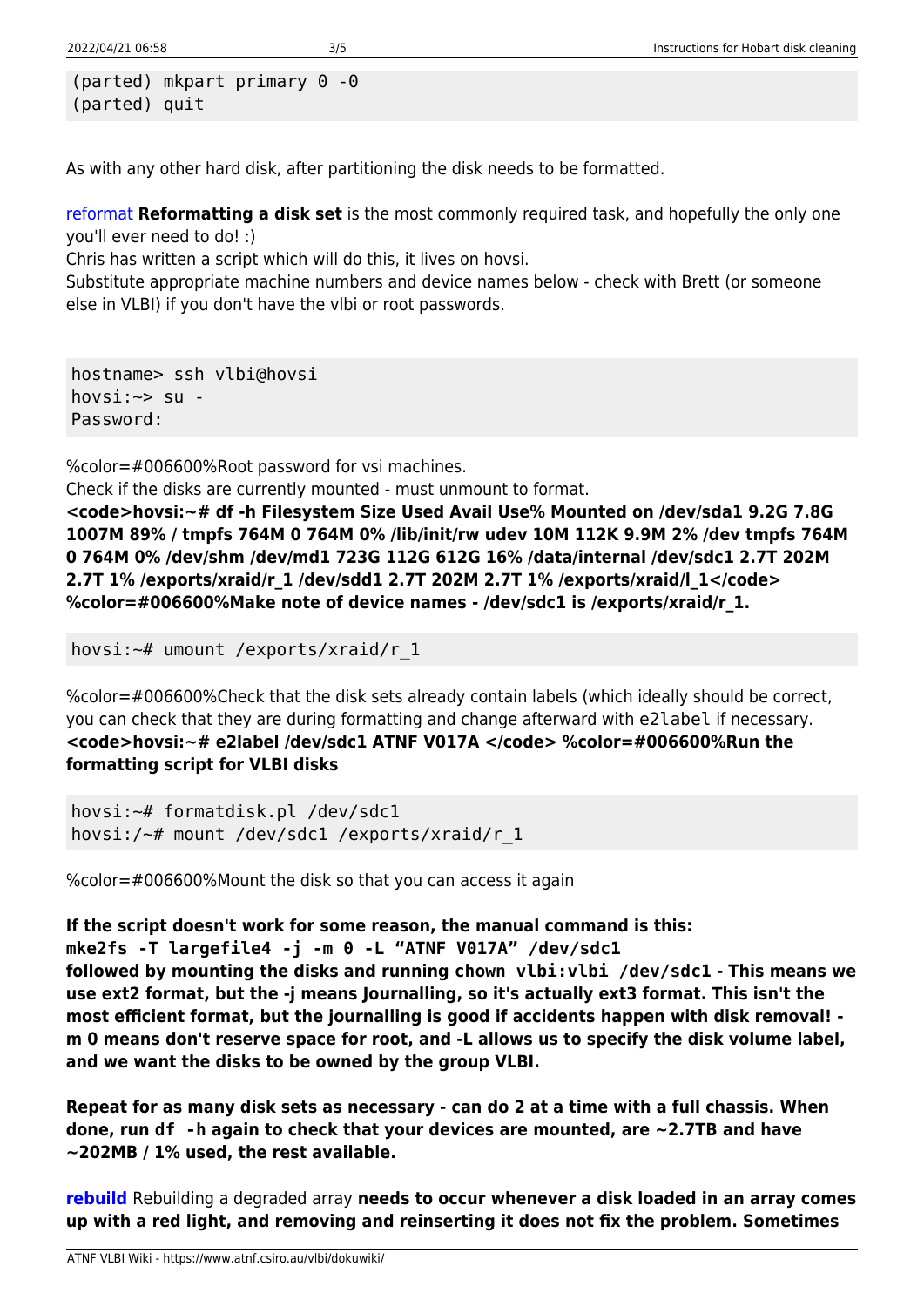**you may also need to change disks for an orange light, too, though usually they can be fixed by "making available" (explained below).**

**If you insert a spare disk (at the moment Curtin supplies these when needed), the rebuilding process will occur automatically, but it may be soluble without a new disk, and it's wise to monitor that it's going okay even with a fresh disk; this can be done using the xraid tools.**

**For instructions on how to start the xraid admin gui, see "reslicing" instructions above.**

**The disks come in sets of 7, which are linked in a RAID 5 array, meaning that if a disk is lost, all data is still recoverable, so a disk failure is nothing to panic about. However the situation should be rectified as soon as possible, as the loss of a second disk will result in total loss of data!!**

**Similarly, you must be careful to always load disks in the correct order, and if a spare disk is required, replace it in the position of the failed disk, don't move any of the other disks.**

**%color=#ff9900%***For an orange light failure:* This indicates that the chassis can see the disk but doesn't think it belongs to this set. Most likely cause is that the disk was not correctly seated in the chassis when the xraid was powered up. A failed disk can be removed without shutting down the xraid chassis (but only one disk, and only the failed one!).

In this case, carefully remove the disk with a warning (you may need to press the warning button on the chassis to stop the alarm noise), being careful not to release any of the green-light disks. Check the contacts on the disk, and try reinserting the disk, being sure to push it right in until it makes the "thunk" noise. Wait a minute or two and see what colour the light goes. If the disk is now accepted and the chassis thinks it's okay, the array will automatically start to rebuild, there will be lots of flashing blue lights!

If the disk is still in an error state it will remain orange or turn red. In this case, start the xraid Admin tools, and look at the state of the individual disk. The xraid may recognise the disk as valid, but think it belongs to a different array (even if it clearly doesn't!). If so, click the "Utilities" button on the toolbar (password required), and select "Make a disk available". Select the failed disk, and proceed as the tools guide you. Once the disk is available, the rebuild will start automatically, and you can monitor it by selecting the "Arrays and Drives" tab on the front page, clicking the "arrays" radio button and selecting the set you're interested in.

In one case that I've encountered the disk lost it's SMART capability - not quite sure what that is, but I think it's not fatal, just means it's lost some of its self-monitoring capability. My feeling is to just ignore the warning.

If for some reason the disk can't be made available and the set rebuilt with the same disk, a spare will be needed - contact Claire or someone else at Curtin, as ATNF has run out of spares.

*For a red light failure:* This indicates that the chassis cannot see the disk at all. This is either because the contacts are very poor, or because the disk has failed - either physically, or it has bad sectors that can't be avoided. In virtually all cases the only remedy is to get a replacement disk (see above) and replace it. A failed disk can be hot-swapped, so you can continue to use the disk set without redundancy, and when the spare disk arrives you can carefully remove the failed disk without powering down, and replace with the new disk, then check the rebuilding as described previously.

**Note:** The time disks seem most prone to failure is when they are removed, inserted or transported xraids are made to be swappable, but not really to the extent that we use them for that purpose!! Consequently if you DO have a failed disk set, leave it loaded until it's fixed!